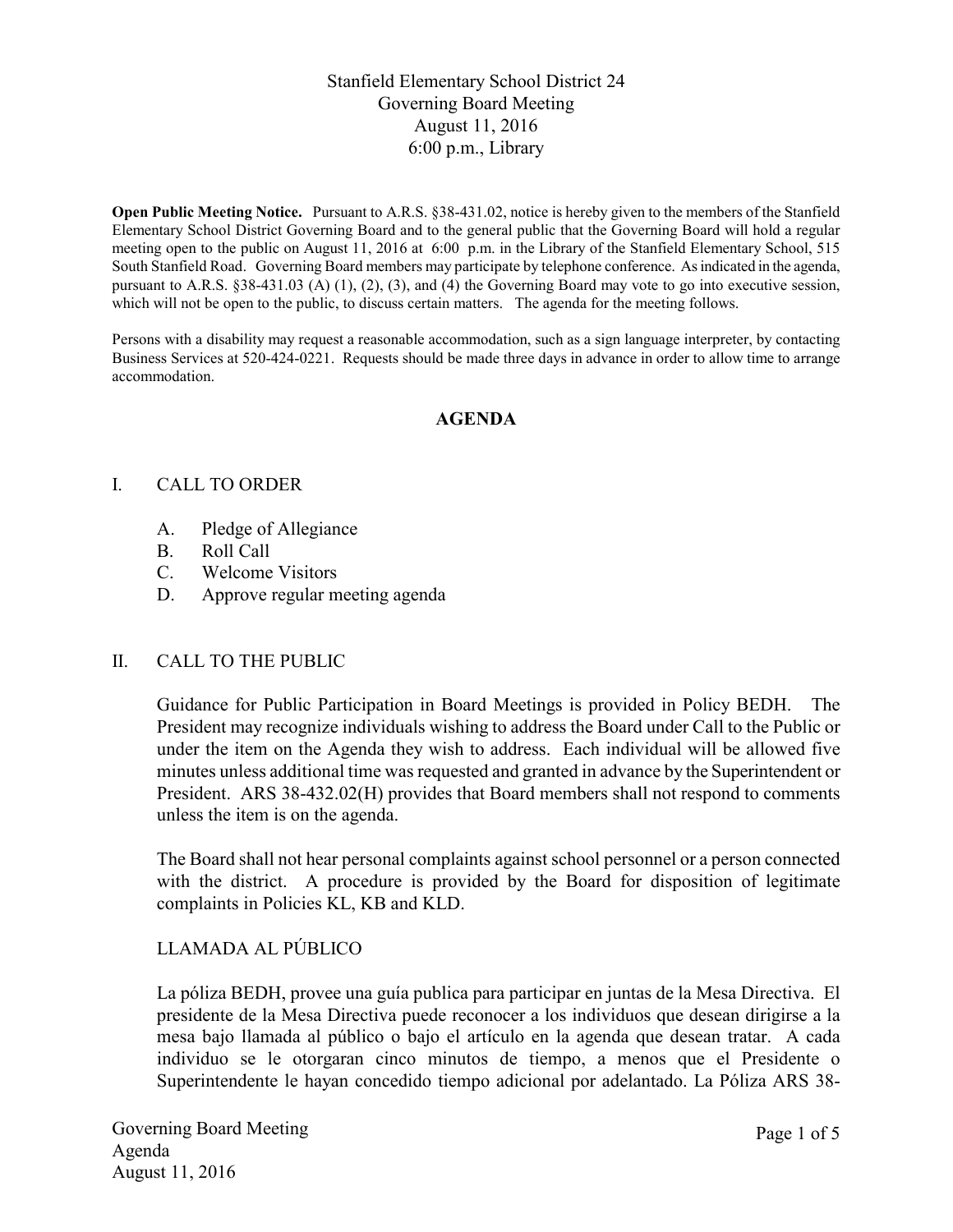432.02 dice que ningún miembro de la mesa responderá a ningún tipo de comentarios de temas que no estén en la agenda.

La mesa no oirá quejas personales en contra de personal de la escuela o personas que tengan alguna conexión con el Distrito. Para este tipo de quejas la mesa provee otro tipo de procedimientos para la disposición de quejas legítimas las cuales se encuentran en las siguientes Pólizas KL, KB, y KLD.

### III. APPROVAL OF MINUTES

Approve the July 14, 2016 regular governing board meeting minutes and August 2, 2016 Special governing board meeting minutes

#### IV. REPORTS

- A. Superintendent's Report
	- 1. Goals for FY17 will align with CIP
	- 2. Opening Sessions
	- 3. Override Update
- B. July Public Funds Expenditure Reports (Pages 1-4)
- C. July Student Activities Report (Page 5)
- D. Principal's Report (Page 6)
- E. Operations Support Services Reports (Pages 7-9)
	- 1. Maintenance
	- 2. Transportation
	- 3. Technology

## V. NEW BUSINESS ACTION ITEMS – PERSONNEL

All hiring is pending satisfactory completion of background investigation, records verification, and fingerprint report.

- A. Approve Melissa Sadorf, Christopher Lineberry and Elvira Massoud as Qualified Evaluators for the 2016-2017 school year
- B. Approve hire of Rosemary Rodriguez, 2016-17 Teacher Contract, effective August 3, 2016 and accept contract declined for PTV Teacher for the 2016-17 school year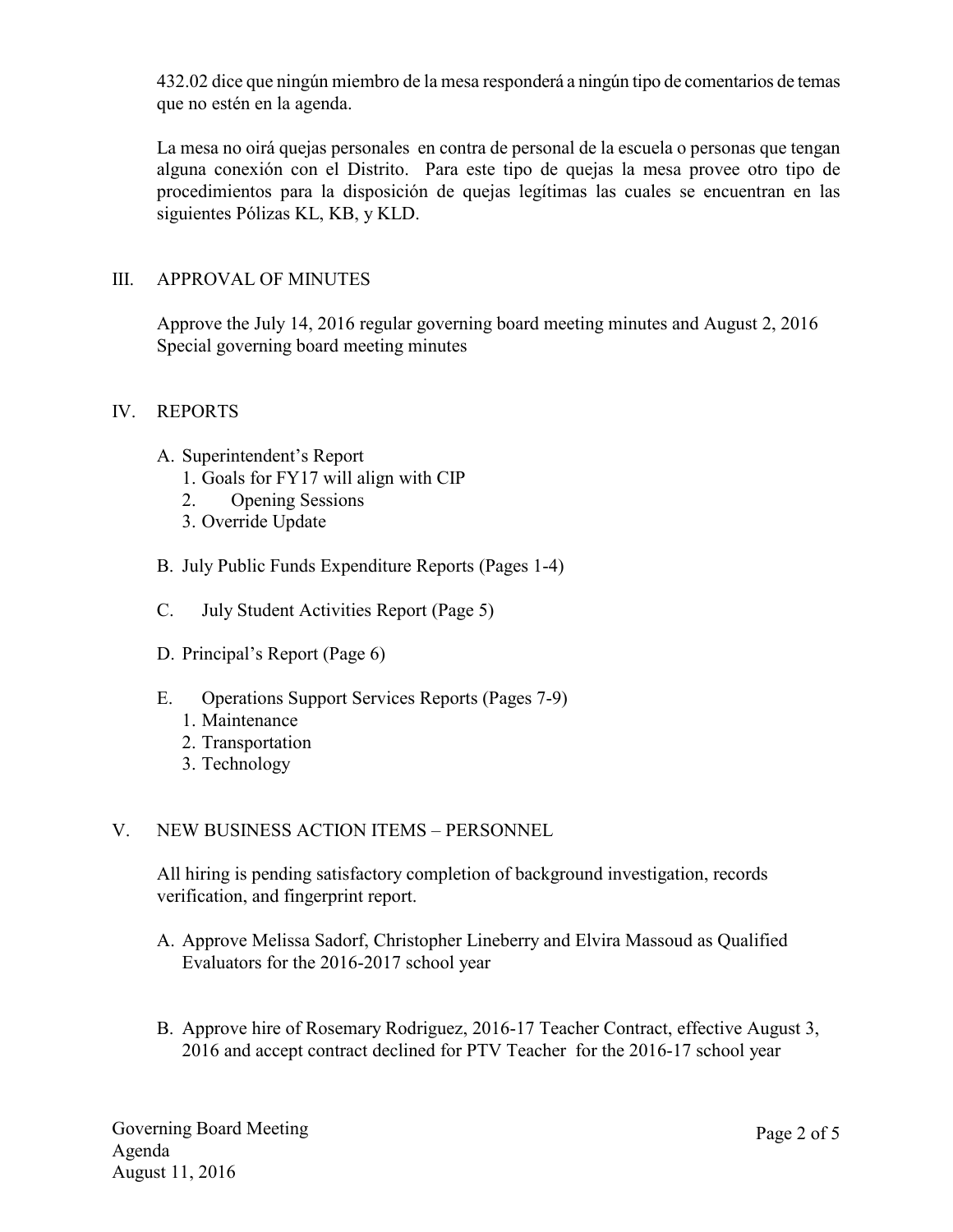- C. Accept contract declined for the 2016-17 school year for Christopher Pittman, Bus Driver
- D. Accept resignation for the 2016-17 school year for Larry Scott, Teacher, and discuss and take possible action regarding liquidated damages for contract breakage (Page 10)
- E. Approve hire effective August 8, 2016, Notice of "At-Will" Appointment Initial, 189-day schedule, 1.0 FTE for Christine Murray, Bus Driver
- F. Approve extra duty contracts for the 2016-17 school year:
- 1. Michael Bailin, Football
- 2. Nancy Yazzie, Girls Basketball
- 3. Carlos Marin, Softball
- 4. Rosemary Rodriguez, 8<sup>th</sup> Grade Sponsor
- 5. Hermelina Liddell,  $8<sup>th</sup>$  Grade Sponsor
- 6. Luis Espuma, Boys Baseball

## I. NEW BUSINESS ACTION ITEMS – BUSINESS

- A. Ratify approval of payroll vouchers
	- 1. PV2 \$ 12,875.45
	- 2. PV3 \$ 581.36
	- 3. PV4 \$32,834.20

## B. Ratify approval of expense vouchers

- 1. EV1650 \$16,082.51
- 2. EV1651 \$47.98
- 3. EV1652 \$71,480.01
- 4. EV1651 \$47.98
- 5. EV1702 \$8,984.37
- 6. EV1703 \$17,915.89
- 7. EV1704 \$16,975.76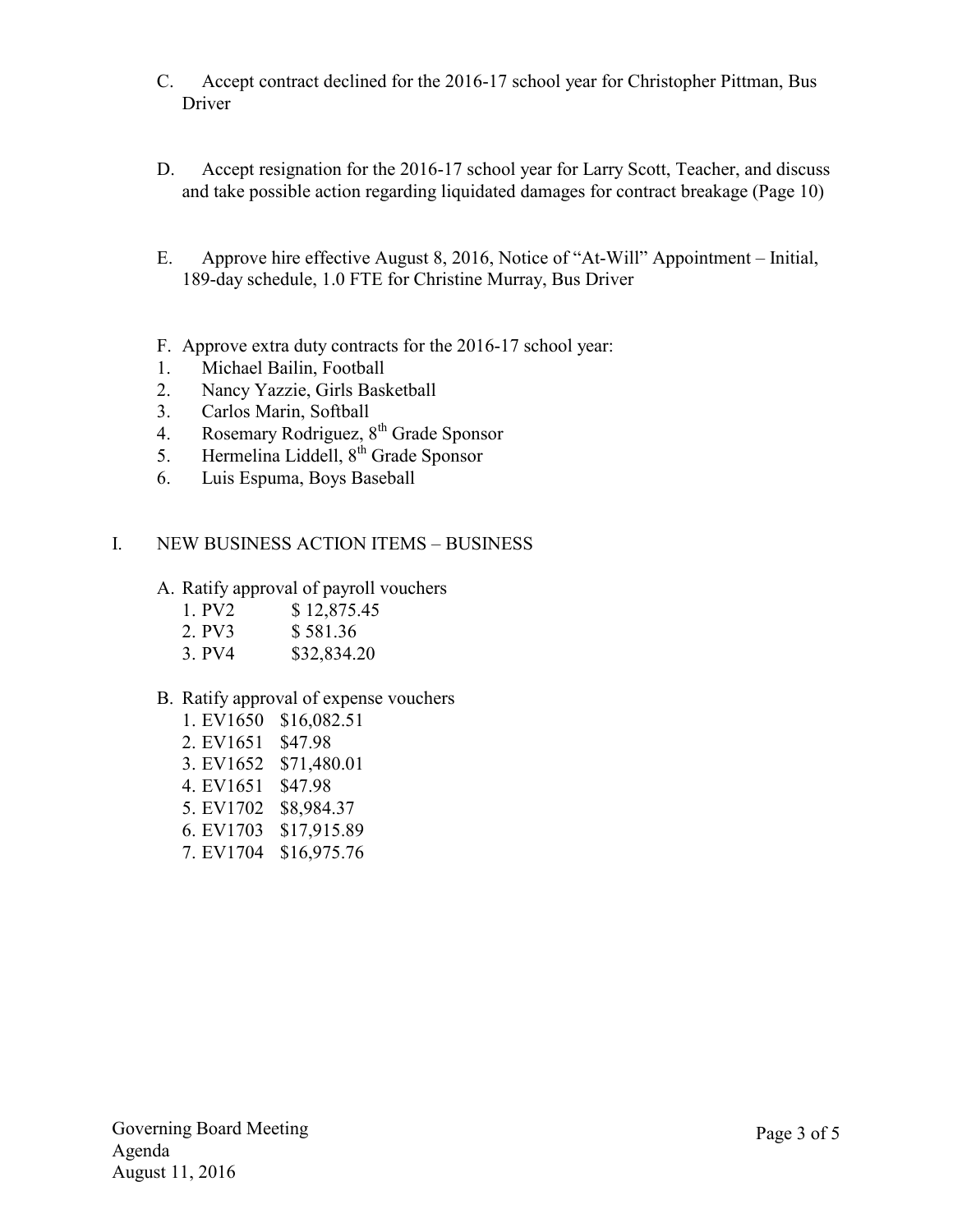- C. Ratify approval of the 2016-2017 tax rate: Primary 2.8536, Secondary 0.000, Total Tax Rate: 2.8536 (Page 11)
- D. Adopt the FY2016-17 Combined Resolutions Affecting County Treasurer Transactions (Pages 12 – 15)
- E. Discuss ideas for possible bylaw amendments to be submitted to ASBA as part of their annual membership governance process. Action may be taken by the Board. Bylaws changes must be received by ASBA not later than September 5, 2016 and thus discussion is timely. (page 16)
- F. Accept, with gratitude, the donation of girls athletic wear, valued at approximately \$480 by Mt. Zion Church of Eloy

#### VII. NEW BUSINESS NON-ACTION ITEMS (Separate Packet)

- A. Policy Advisories, first reading:
	- 1. PA 552 EBAA Reporting of Hazards/Warning Systems
	- 2. PA 553 IHAMC Instruction and Training in Cardiopulmonary
		- Resuscitation
	- 3. PA 554 IKE-RB Promotion and Retention of Students
	- 4. PA 555 IKF Graduation Requirements
	- 5. PA 556 JC School Attendance Areas
	- 6. PA 557 JFABD Admission of Homeless Students
	- 7. PA 558 JFB Open Enrollment
	- 8. PA 559 JICI Weapons in School
	- 9. PA 560 JJJ Extracurricular Activity Eligibility
	- 10. PA 561 JL-RA Student Wellness
	- 11. PA 562 JLCD Medicines/Administering Medicines to Students
	- 12. PA 563 JRR Student Surveys
	- 13. PA 564 KB Parental Involvement in Education
	- 14. PA 565 KFAA Smoking on School Premises at Public Functions
	- 15. PA 566 LC Relations with Education Research Agencies
- B. Adopt Policies and Accept Regulations and Exhibits:
	- 1. PA536 BEC Executive Sessions/Open Meetings
	- 2. PA537 BEDA Notification of Board Meetings
	- 3. PA538 BEDH Public Participation at Board meetings